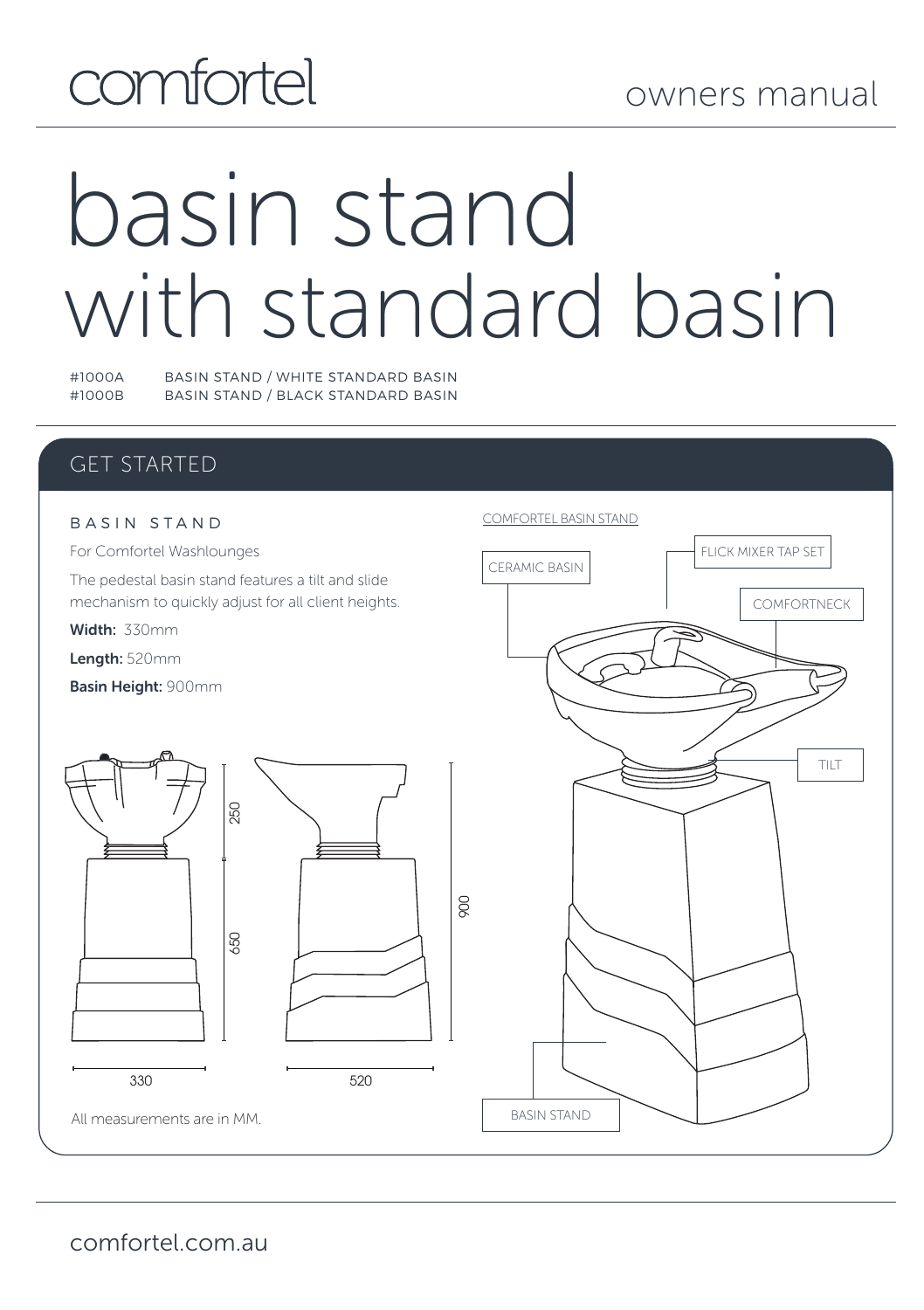#### GENERAL SAFETY

- 1. Read carefully and keep these instructions in a safe place.
- 2. Use this product only for its intended function and do not use attachments not recommended by the manufacturer.
- 3. Do not use outdoors.

#### PLUMBING

1. This unit must be installed by a licensed plumber.

IMPORTANT  $\boldsymbol{\Lambda}$ ALL PLUMBING MUST BE COMPLETED BY A LICENSED PLUMBER

## IMPORTANT

DO NOT ALLOW CHILDREN AROUND THE WASHLOUNGE WHEN IN USE

#### POSITIONING





#### If washing from rear to stand, add extra distance of 420mm from wall.

All measurements are in MM.

#### PLUMBING ACCESS OPTIONS

Determine the best way to connect plumbing for your washlounge.

#### OPTION 1: PLUMBING

From behind the basin stand connect plumbing to the wall. From the back of the stand, plumbing can be installed from a maximum height of 400mm from the floor.

#### OPTION 2: PLUMBING

From under the basin stand connect plumbing to the floor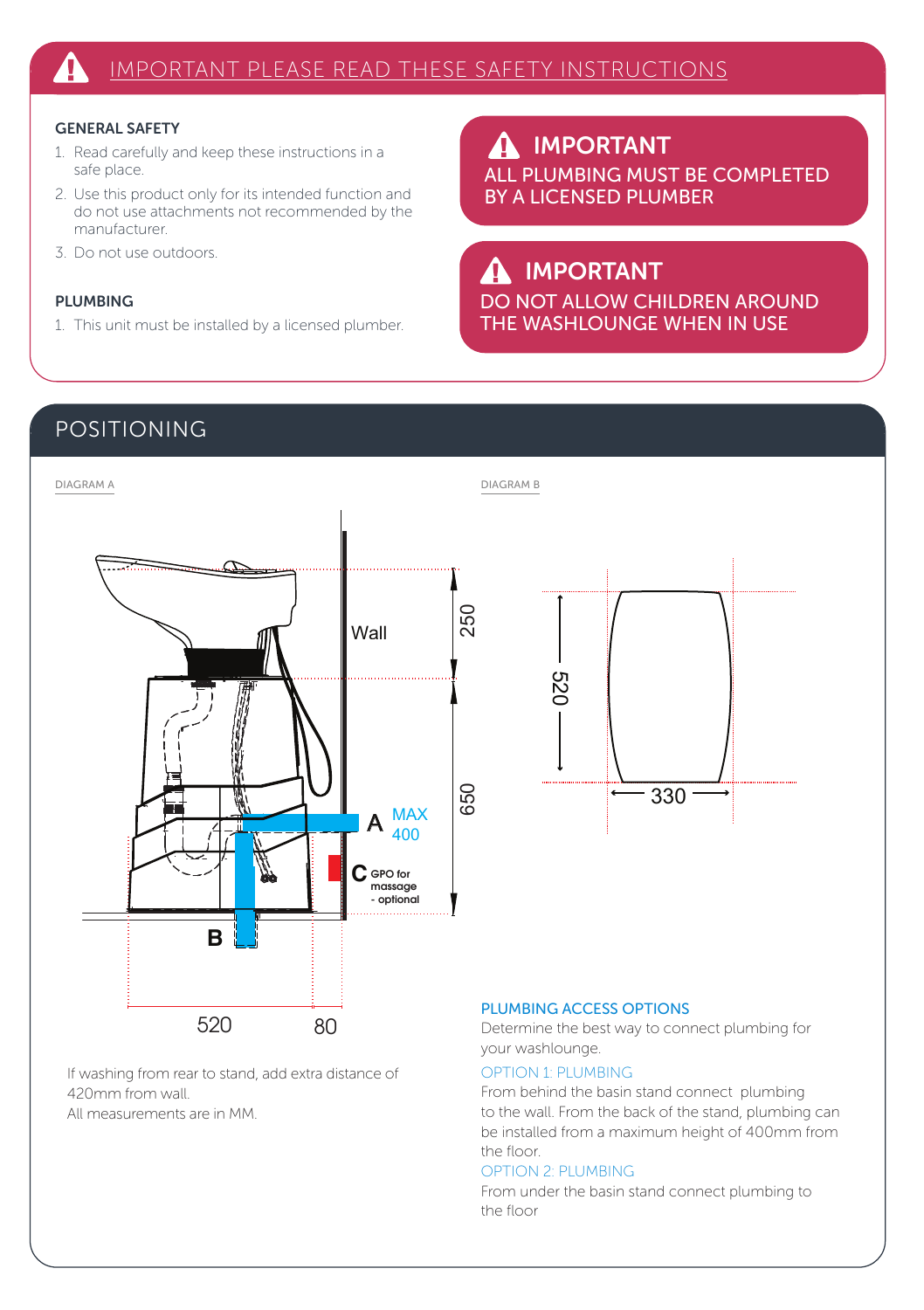#### INSTALLATION & ASSEMBLY: BASIN STAND WITH STANDARD BASIN OPTION



#### BASIN ASSEMBLY

- 1 Flick Mixer<br>2 Showerhe
- 2 Showerhead<br>3 Showerhose
- **3** Showerhose basin collar
- 4 Comfortneck<br>5 Foam washer
- 5 Foam washers<br>6 Plastic nut
- **6** Plastic nut<br>**7** Showerhos 7 Showerhose
- 8 Flat seal
- Fitted flange
- 10 Flexible waste pipe
- 11 Flange
- 12 Seal
- 13 Stand
- 14 P trap (not supplied)
- 15 Middle lugs
- 16 Rear Access Panel 17 Shampoo tray (optional extra)
- 18 Vinyl strap
- 19 Long nut
- 20 Plastic washers
- 21 Metal washers
- **22** ○-ring
- 23 Basin Spring

#### COMFORTEL PRODUCT

#1000A-B BASIN STAND WITH WHITE OR BLACK STANDARD BASIN

#### BEFORE INSTALLING YOU SHOULD CONSIDER THE FOLLOWING:

Allow for the necessary room around the unit for free movement.

- If installing against a wall, a minimum distance of 80mm between wall and bottom back of stand is required to allow free backward movement of basin.
- If plumbing location is in wall (see Diagram A), drill a hole in rear wall of stand. For neatness of finish it is preferable to bring water and waste into the stand in the same hole.
- If plumbing location is on floor (see Diagram A), place stand over.

#### STAND ASSEMBLY

- 1. Position stand as required. If plumbing location is in wall drill hole in rear of stand; if plumbing location is on the floor place stand over. (P trap not supplied).
- 2. Basin stand MUST be secured to the floor. Use middle lugs (Fasteners not supplied). Rear Access Panel may be removed to facilitate access.

#### BASIN ASSEMBLY

- 3. Install Flick Mixer using O-ring, plastic and metal washers & (Long Nut) and Shower Head using the Showerhose Basin Collar, O-ring, Foam Washer & Plastic Nut as indicated.
- 4. Place Flick Mixer and Shower Head Hoses through the holes in the Vinyl Strap.
- 5. Connect Flexible Waste Pipe to Plug and Waste which is already installed making use of the with Flat Seal and fitted Flange.

#### STAND-BASIN ASSEMBLY PLUMBING CONNECTION

- 6. Connect Flexible Waste Pipe to P trap (not supplied) making use of Seal and Flange.
- 7. Using four screws found on top of Stand, fix assembled Basin to stand making use of holes at end of rail channels.
- 8. Connect hot and cold (½" connection) water braided hoses to respective supplies.
- 9. Connect Basin Spring which is already connected to the tilt and slide plate to the hole in the stand at the top left corner. (See insert)
- 10. Place both ends of Vinyl Cover into the slots provided on front and back of Stand.
- 11. Please attach Comfortneck to the basin.
- 12. Fit Shampoo Tray (optional extra) to the side of your choice.